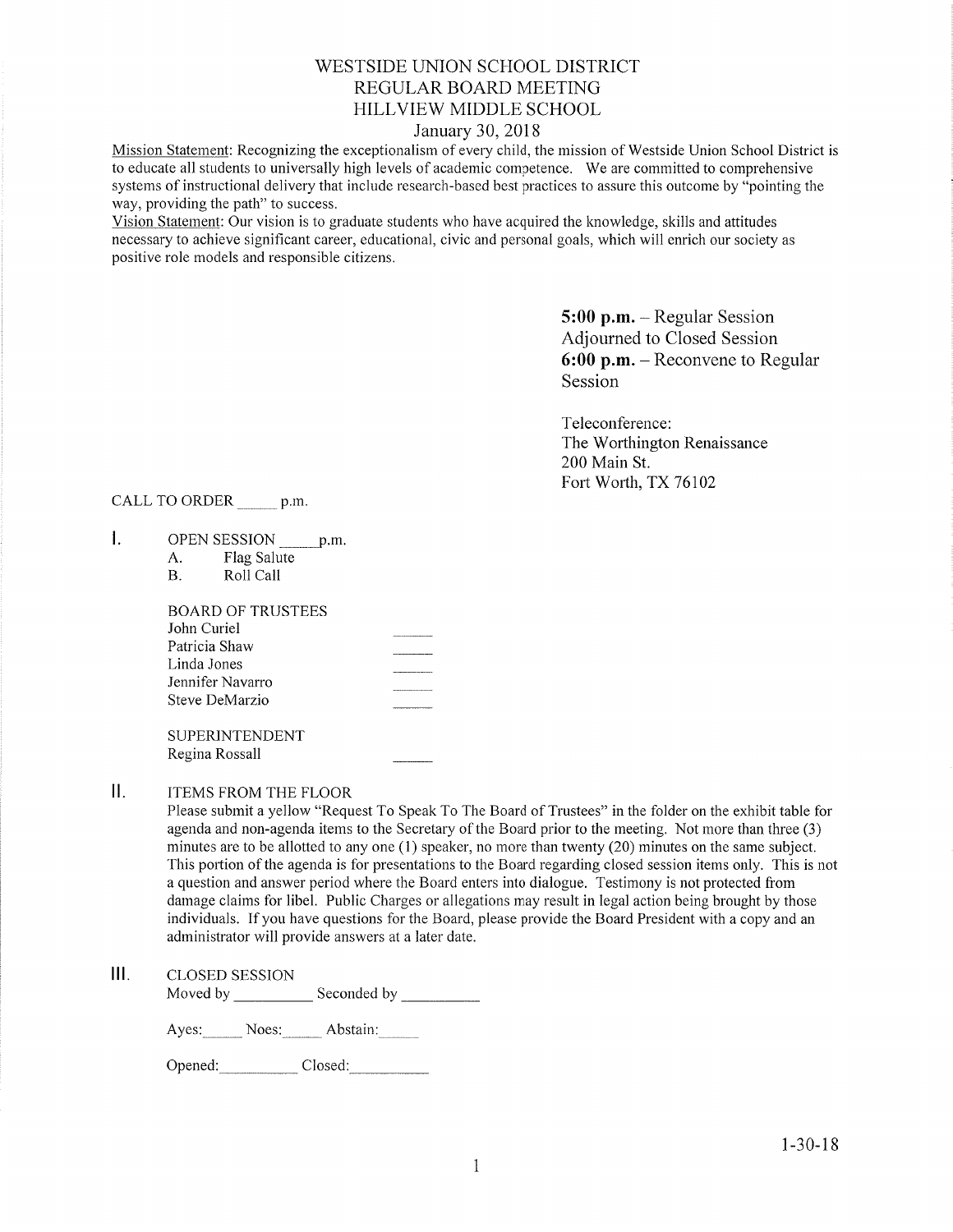- a. Conference with Labor Negotiators (Gov't. Code \$54957.6)
- b. Existing/Anticipated/Pending Litigation (Gov't Code \$54956.9)
- c. Conference with Real Property Negotiator
- d. Public Employee Discipline/Dismissal/Release/Appointment (Gov't Code \$54957)
- e. Pupil Personnel (Ed Code 35146 and 48918) I Case
- IV RECONVENE TO OPEN SESSION AT p.m.
- V. REPORT OF CLOSED SESSION ACTION

#### VI PRESENTATIONS

A. Dimension Data - Heads, Hearts & Hands at Esperanza

#### vil HEARING SESSION/STAFF REPORTS

- A. Board Comments
- B. Staff Reports
	- 1. Assistant Superintendent Administrative Services
	- 2. Assistant Superintendent Educational Services
	- 3. Deputy Superintendent
	- 4. Superintendent

#### VIII. PERSONAL APPEARANCES

- A. Westside Union Teachers Association Representatives
- B. California School Employees Association Representatives C. Parent Teacher Association Representatives
- 
- D. West Antelope Valley Educational Foundation Representatives

#### $IX.$ ITEMS FROM THE FLOOR

Please submit a yellow "Request To Speak To The Board of Trustees" in the folder on the exhibit table for' agenda and non-agenda items to the Secretary of the Board prior to the meeting. Not more than three (3) minutes are to be allotted to any one (1) speaker, no more than twenty (20) minutes on the same subject. This is not a question and answer period where the Board enters into dialogue. Testimony is not protected from damage claims for libel. Public Charges or allegations may result in legal action being brought by those individuals. lf you have questions for the Board, please provide the Board President with a copy and an administrator will provide answers at a later date.

### X PUBLIC HEARING None

#### XI BUSINESS SESSION

A. Organizational/Governance

1. Agenda 11. aastal 11. aastal 11. aastal 11. aastal 11. aastal 11. aastal 11. aastal 11. aastal 11. aastal 1

Moved by Seconded by <u>Seconded by Seconded by Seconded by Seconded by Seconded by Seconded by Seconded by Seconded by Seconded by Seconded by Seconded by Seconded by Seconded by Seconded by Seconded by Seconded by Seconded</u>

To approve the Agenda of the Regular Meeting of January 30,2018

Ayes: Noes: Abstain:

Goal#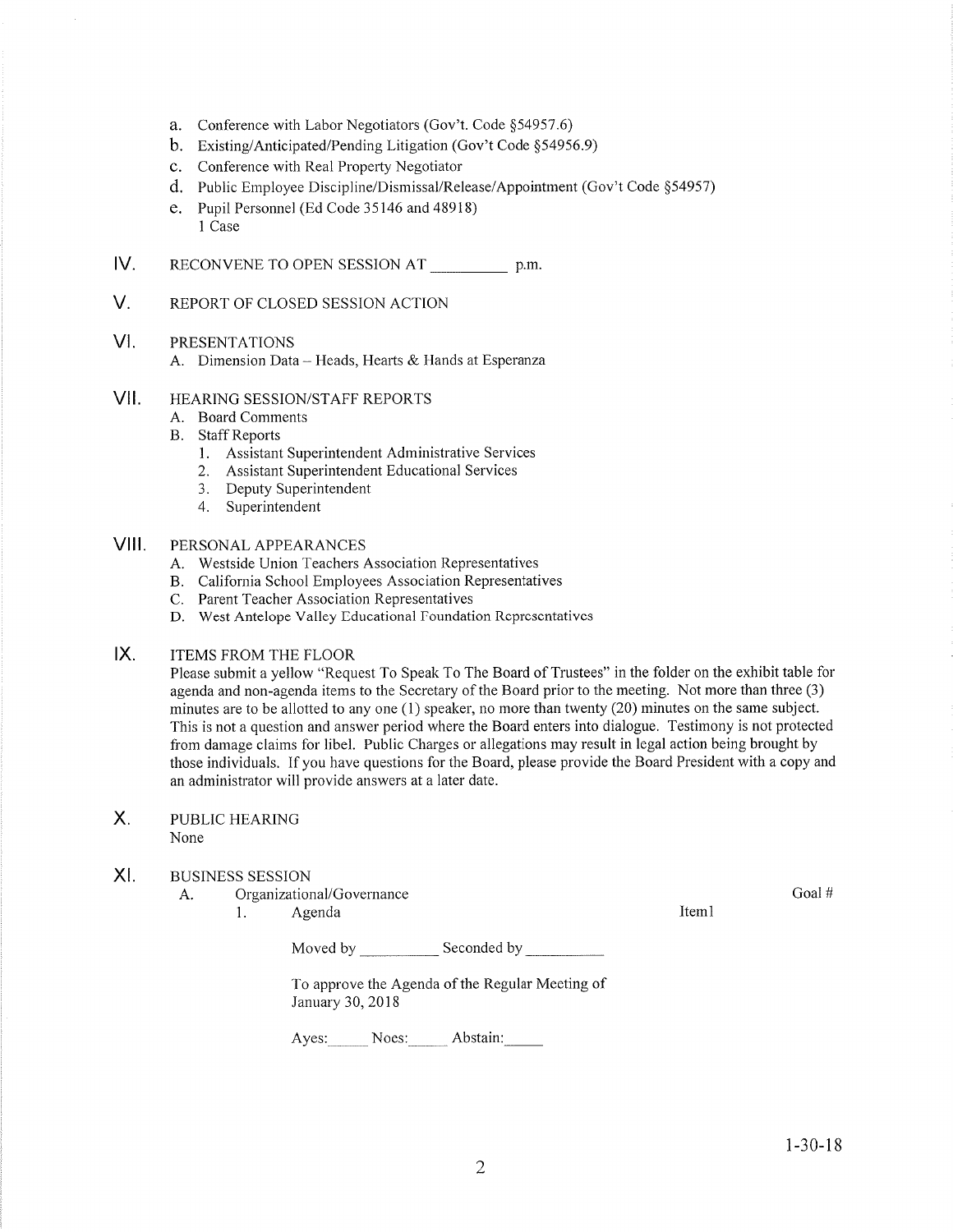|    |           | Actions proposed for the Consent Calendar, are items with adopted policies and<br>approved practices of the District and are deemed routine in nature. They will be<br>acted upon in one motion, without discussions, unless members of the Board request<br>an item's removal. The item will then be removed from the motion to approve and<br>after the approval of the consent agenda the item(s) will be heard. | Items $2a - 2f$ | Goal# |
|----|-----------|---------------------------------------------------------------------------------------------------------------------------------------------------------------------------------------------------------------------------------------------------------------------------------------------------------------------------------------------------------------------------------------------------------------------|-----------------|-------|
|    | 2.        | Consent<br>Minutes of the Regular Meeting on January 16, 2018<br>a.<br>Fundraising Authorizations<br>b.<br>Personnel Report<br>$c_{\cdot}$<br>Purchase Orders<br>d.<br>Consultant/Contract Schedule<br>e.<br>f.<br>Conference/Workshop Schedule                                                                                                                                                                     |                 |       |
|    |           |                                                                                                                                                                                                                                                                                                                                                                                                                     |                 |       |
|    |           | Approval of the Consent Items as presented                                                                                                                                                                                                                                                                                                                                                                          |                 |       |
|    |           | Ayes: Noes: Abstain:                                                                                                                                                                                                                                                                                                                                                                                                |                 |       |
|    | 3.        | Discussion Item<br>Governance                                                                                                                                                                                                                                                                                                                                                                                       | Item 3          |       |
|    | 4.        | Resolution 18-13, Calling for Full and Fair Funding of<br>California's Public Schools                                                                                                                                                                                                                                                                                                                               | Item 4          |       |
|    |           |                                                                                                                                                                                                                                                                                                                                                                                                                     |                 |       |
|    |           | Approval of Resolution 18-13, Calling for Full and Fair<br>Funding of California's Public Schools                                                                                                                                                                                                                                                                                                                   |                 |       |
|    |           | Ayes: Noes: Abstain:                                                                                                                                                                                                                                                                                                                                                                                                |                 |       |
| Β. | Personnel |                                                                                                                                                                                                                                                                                                                                                                                                                     |                 |       |
|    | 5.        | Variable Term Waiver                                                                                                                                                                                                                                                                                                                                                                                                | Item 5          |       |
|    |           | Moved by Seconded by Seconded by                                                                                                                                                                                                                                                                                                                                                                                    |                 |       |
|    |           | Approval of Variable Term Waiver                                                                                                                                                                                                                                                                                                                                                                                    |                 |       |
|    |           | Ayes: Noes: Abstain:                                                                                                                                                                                                                                                                                                                                                                                                |                 |       |
|    | 6.        | Provisional Intern Permit                                                                                                                                                                                                                                                                                                                                                                                           | Item 6          |       |
|    |           | Moved by Seconded by Seconded by                                                                                                                                                                                                                                                                                                                                                                                    |                 |       |
|    |           | Approval of the Provisional Intern Permit                                                                                                                                                                                                                                                                                                                                                                           |                 |       |
|    |           | Abstain:<br>Noes:<br>Ayes:                                                                                                                                                                                                                                                                                                                                                                                          |                 |       |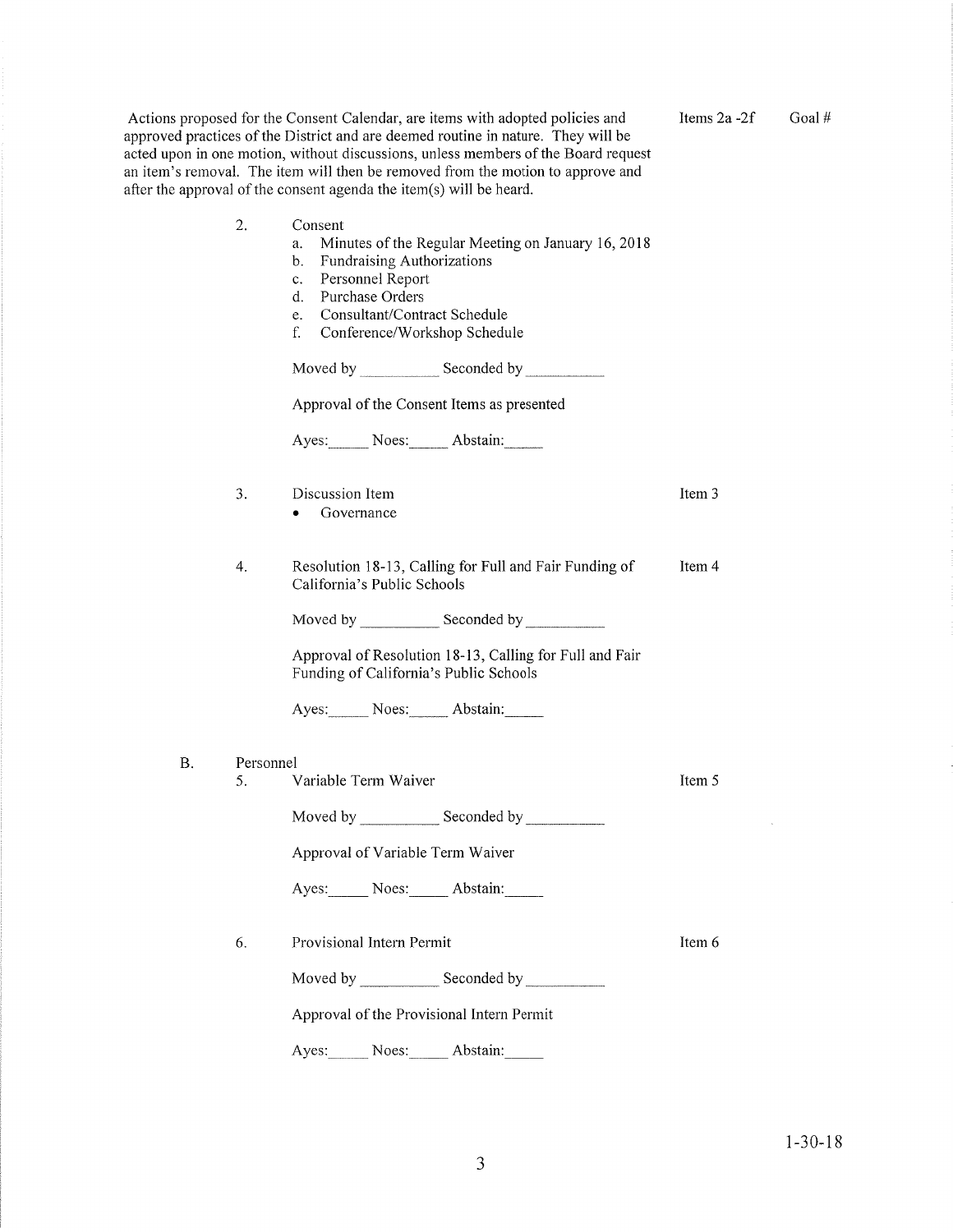- C. Business Goal #
	- <sup>1</sup> Anaverde Hills Elementary Permanent Classrooms Build Out Item 7

Moved by \_\_\_\_\_\_\_\_\_\_\_\_ Seconded by \_

Approval of Anaverde Hills Elementary Perrnanent Classrooms Build Out

Ayes: Noes: Abstain:

## xil

- INFORMATION SESSION<br>
A. Items From The Floor Continued<br>
B. Dates to Remember:
- 
- 1. Regular Meeting on February 20, 2018<br>2. Regular Meeting on March 6, 2018<br>C. Board Comments Continued
	-
- 
- XIII. NEW BUSINESS Future Board Meeting Items
- XIV. CLOSED SESSION - Continued
- XV. RECONVENE TO OPEN SESSION at p.m.
- XVI. REPORT OF CLOSED SESSION ACTION
- XVII ADJOURNMENT

There being no further business to come before the Board, the regular meeting of January 30, 2018, is adjourned at p.m by the Board President.

In compliance with the Americans with Disabilities Act, if you need special assistance to access the Board meeting room or to otherwise participate at this meeting, including auxiliary aids or services, please contact Tonya Williams at (661) 122-0716. Notification at least 48 hours prior to the meeting will enable the District to rnake reasonable arrangements to ensure accessibility to the Board meeting room.

Any writings or documents that are public records and are provided to a majority of the governing board regarding an open session item on this agenda will be made available for public inspection on the District Web Site, www.westside.k12.ca.us or in the District Office located at 41914 50<sup>th</sup> St. West, Quartz Hill, CA 93536 during normal business hours  $(8:00 a.m. - 4:00 p.m.).$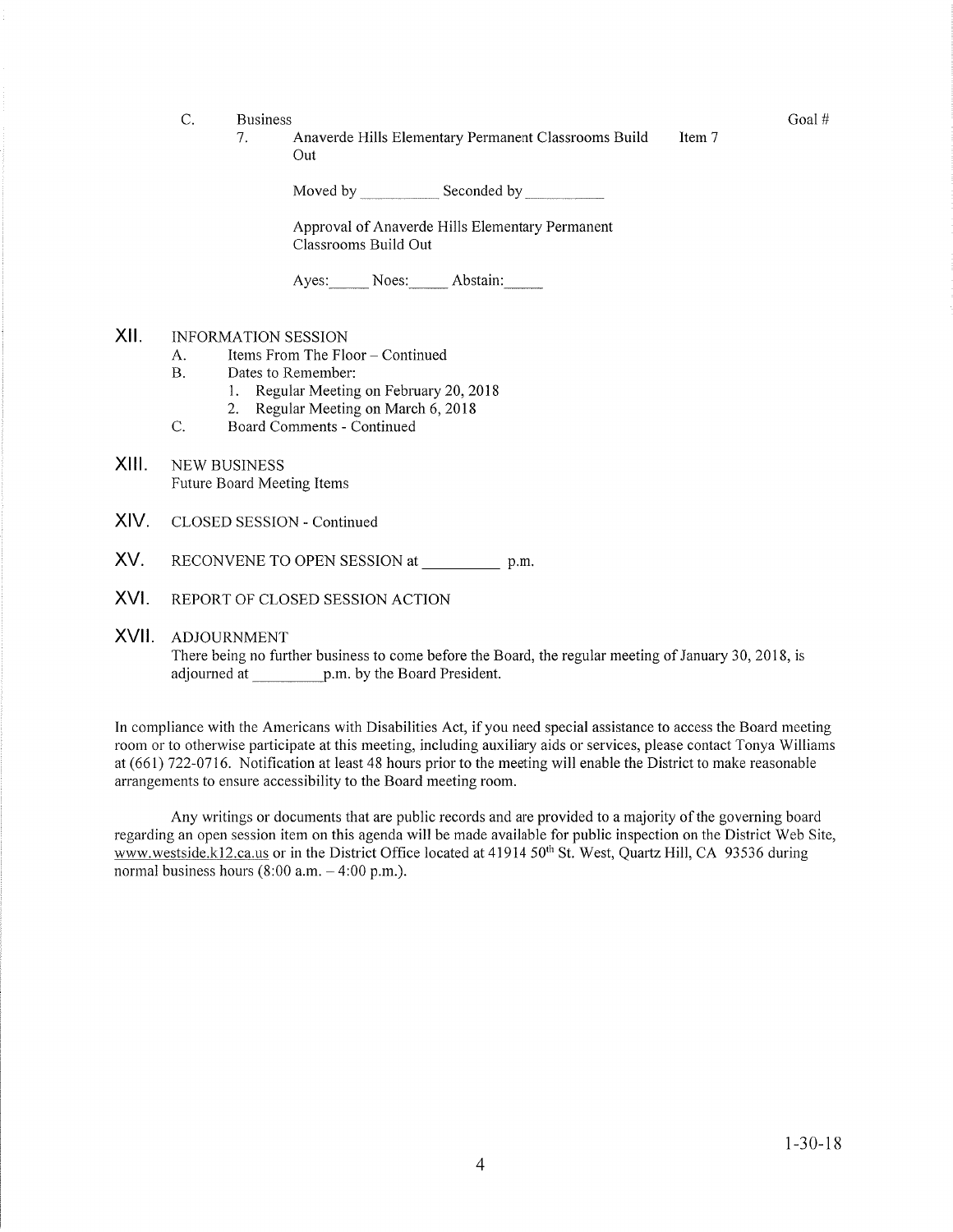# Core Beliefs and Board Goals 2017-2018

# The District uses data to create a learning-oriented culture for both staff and students which defines success in terms of improvement and progress.

### 1 WE BELIEVE THAT OUR TEACHERS AND STAFF ARE OUR MOST VALUABLE ASSETS AND RESOURCES

2. WE OPERATE WITH TRANSPARENCY, TRUST AND INTEGRITY, GOVERNING IN A DIGNIFIED, PROFESSIONAL MANNER., TREATING EVERYONE WITH CIVILITY AND **RESPECT** 

### WE ARE ABSOLUTELY COMMITTED TO PROVIDING A SAFE, DISTINGUISHED AND ENGAGING LEARNING ENVIRONMENT THAT ENSURES ALL STUDENTS LEARN TO THEIR HIGHEST POTENTIAL  $3.$

- ôp A. Build the capacity of board and district staff in developing and monitoring data related to goals and priorities specihcally in the area of cultural responsiveness and educational equity
- B. A key concern and priority for this governing board is improving the accuracy and consistency of grading which should measure what students know, as they play a crucial role in every aspect of students' academic lives and future lives as global citizens. Areas of concern are: 1) Grades reflect progressive and mastery of content. 2) They are predictable and understood by parents and third parties. 3) That non-academic factors are graded separately. 4) The system adopted is not overwhelming for teachers. èp
	- \* Annual Report by Educational Services

### \ryE ARE ABSOLUTELY COMMITTED TO PROVIDING THE NECESSARY FACILITIES TO MEET THE HOUSING AND EDUCATION NEEDS OF OUR CHANGING STUDENT POPULATION AND A VISION THAT PROMOTES AND SUPPORTS THEIR FUTURE 4

- 
- <sup>2</sup><br><sup>2</sup> A. Continue the Cottonwood Elementary School modernization<br><sup>2</sup> B. Receive annual updates to the District's Facilities Master Plan while exploring and securing options to finance the plan.
- <sup>3</sup><sup>o</sup> C. Continue to implement sustainable clean energy programs that promote the long-term wellbeing of both the District's finances and the environment.
	- Annual Report by Business Services

### WE ARE FISCALLY TRUSTWORTHY AND DEDICATED TO RESPONSIBLE FINANCIAL ACCOUNTABILITY 5

### WE BELIEVE IN AND PROMOTE PARENT AND COMMUNITY INVOLVEMENT IN WESTSIDE UNION SCHOOL DISTRICT 6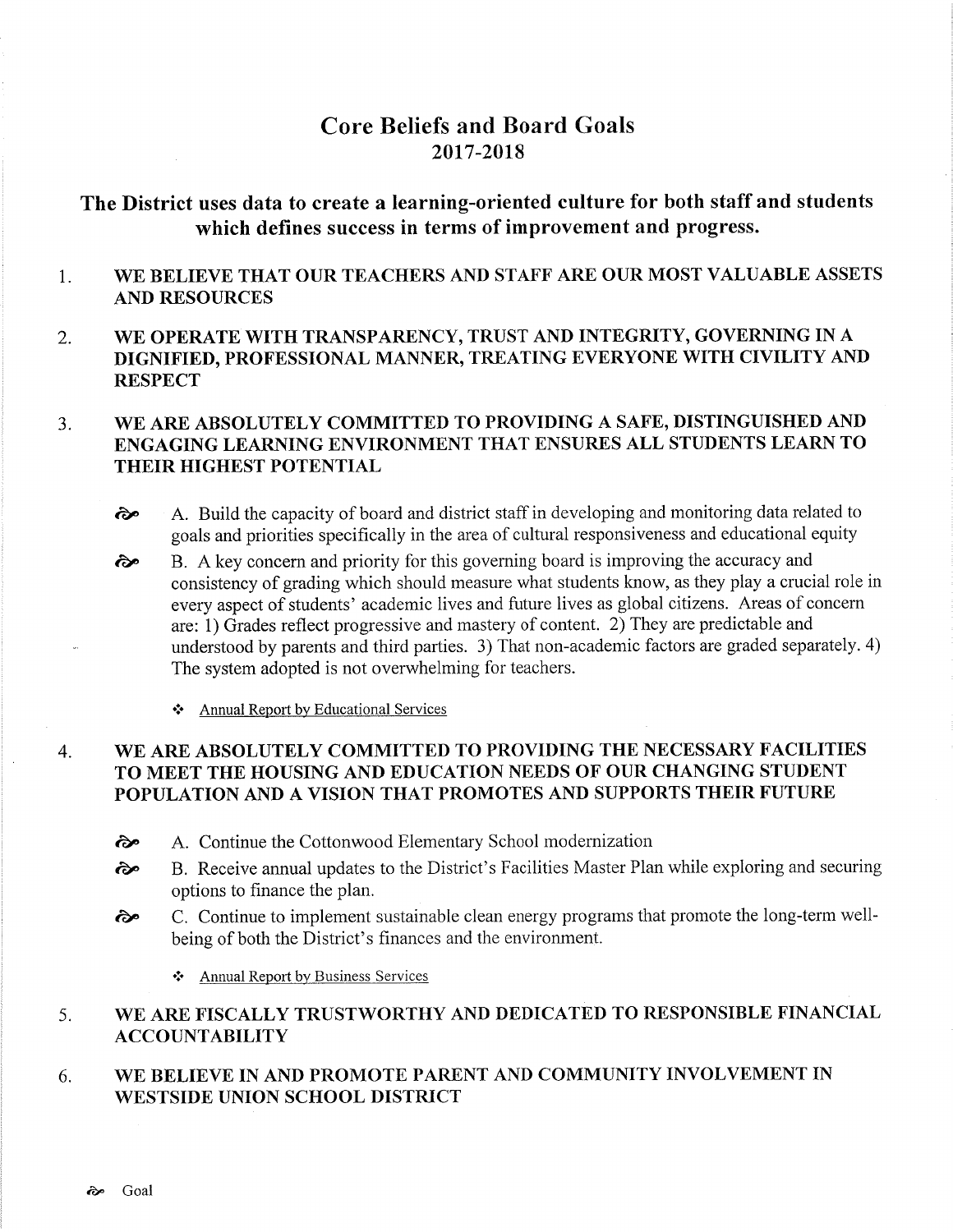# <sup>2017</sup>-2018 Board Expectations

# The District uses data to create a learning-oriented culture for both staff and students which defines success in terms of improvement and progress.

## 1. WE BELIEVE THAT OUR TEACHERS AND STAFF ARE OUR MOST VALUABLE ASSETS AND RESOURCES

### EXPECTATIONS:

- Provide staff development to enable employees in a job classifications to maintain and improve their skills to meet stated goals of the Board to meet the needs of students. Continuously monitor and re-evaluate formula-driven staffing levels that adequately address student ratios and campus needs for all classifrcations of employees (classified, certificated, confidential, and administration) a.
- Maintain and monitor administrative training programs to enable existing staff to become administrators or to increase the skills of current administrators to assume increasing levels of responsibility in the future as well as immediately assisting with the reduction of attendance issues, traffic safety and student discipline at all school sites. Create programs that enable classified employees who want to become teachers to obtain the necessary information to do so, and work with the CSEA Board to make sure members know about contractual benefits available when taking college classes. As grants become available to help classified employees become teachers, apply for any for which the District is eligible. b
- Provide ongoing recognition for school achievement, program development, i.e., Califomia Gold Ribbon, Golden Bell, Employee of the Year, and Program Innovation: Joe'Walker STEALTH, Gregg Anderson Academy, The IDEA Academy at Cottonwood, Westside Academy and Hillview 6th Grade Academy c.
- Continue a long-term plan to provide total compensation for all positions within the district that is competitive with the surrounding Antelope Valley elementary school districts d.
- Provide ongoing training to ensure a safe work place for all employees e.
- As funds are available revenues will be placed in a separate account to pay for long term postemployment benefits f.
	- a. a. d & e Annual Report by Human Resources
	- b. b & c Annual Report from Superintendent c.  $f$  Annual Report by Business Services
	-

# 2. WE OPERATE WITH TRANSPARENCY, TRUST AND INTEGRITY, GOVERNING IN A DIGNIFIED, PROFESSIONAL MANNER, TREATING EVERYONE WITH CIVILITY AND RESPECT

### EXPECTATIONS

- a. Continue to improve the knowledge level of trustees through ongoing training, participation in political actions that influence improved funding and legislation for educational programs, and programs of independent study. All Board Members will attend the CSBA Annual Education Conference, with a report of sessions attended at a future Board Meeting, and receive a Masters in Governance certification
- b. The board will initiate the annual process for self-evaluation in June
- c. Annually set objectives to meet the goals of the district in June
- d. Continue to improve working relationship with employee unions to enable communications that enhance the overall well-being of the district including all employees
- e. A public-friendly version of the three major budget reports of the year shall be posted on the website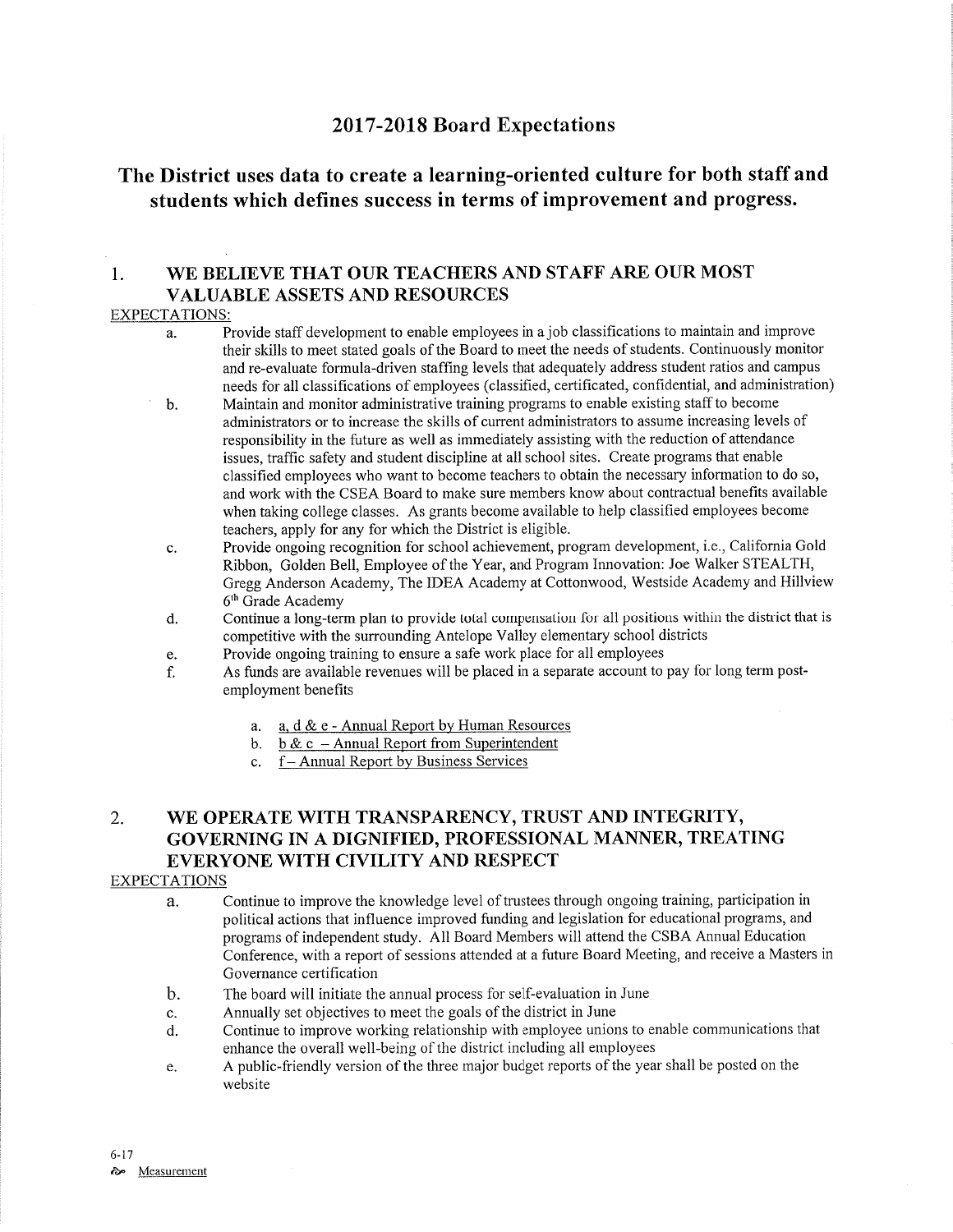## 3. WE ARE ABSOLUTELY COMMITTED TO PROVIDING A SAFE, DISTINGUISHED AND ENGAGING LEARNING ENVIRONMENT THAT ENSURES ALL STUDENTS LEARN TO THEIR HIGHEST POTENTIAL EXPECTATIONS:

- a. Staff will monitor comprehensive plans for improving student achievement inciuding the Local Control Accountability Plan (LCAP) and the Comprehensive Safety Plans including the sections related to student discipline.
- b. All students will receive rigorous and effective instruction, support and intervention that afford equitable access to a high quality educational experience in an environment that nurtures critical thinking, communication, collaboration, creativity and social responsibility.
- c. Teachers will use research-based best practices to design and deliver instruction, which addresses the knowledge, concepts and skills outlined in the State Standards. Teachers will design lessons that actively engage the minds of all learners with that which is to be learned. Leaming objectives that describe what students will be able to do successfully and independently at the end of each lesson will be clearly articulated. Formative assessment will be used to guide and inform instruction. Summative assessment will be used to measure student learning.
- d. Professional Development will be aligned to improve student outcomes. Data will be collected to substantiate growth in student achievement.

# 4. WE ARE ABSOLUTELY COMMITTED TO PROVIDING THE NECESSARY FACILITIES TO MEET THE HOUSING AND EDUCATION NEEDS OF OUR CHANGING STUDENT POPULATION AND A VISION THAT PROMOTES AND SUPPORTS THEIR FUTURE

### EXPECTATION

a. Monitor and maintain high-quality information technology systems throughout the District

# 5. WE ARE FISCALLY TRUSTWORTHY AND DEDICATED TO RESPONSIBLE FINANCIAL ACCOUNTABILITY

## EXPECTATIONS:

- a. Continue to decrease encroachment of general funds by Special Education
- b. Continue to update and implement the adopted Technology Plan
- c. Continue to increase operational efhciency
- d. Citizens Oversight Committee will hold required meetings
- e. Set budget priorities based on the goals of the District
- f. Support and retain partnerships that have a mutual priority to maximize the available dollars for improving programs for students
- 
- g. Maintain student Average Daily Attendance to exceed 960/o percent. h. Senior Staff to hold twice-yearly fìscal status updates at employee work locations in order to educate and inform our stakeholders
- i. Maintain a financially responsible, positive District budget for the current year and two out years in order to preserve Westside's financial solvency, educational programs and the continued payment of employee salaries.
	- **S** g Annual ADA Report by Business Services
	- $\lambda$ . a, b, c, d, e, f, h & i Budget Presentations by Business Services